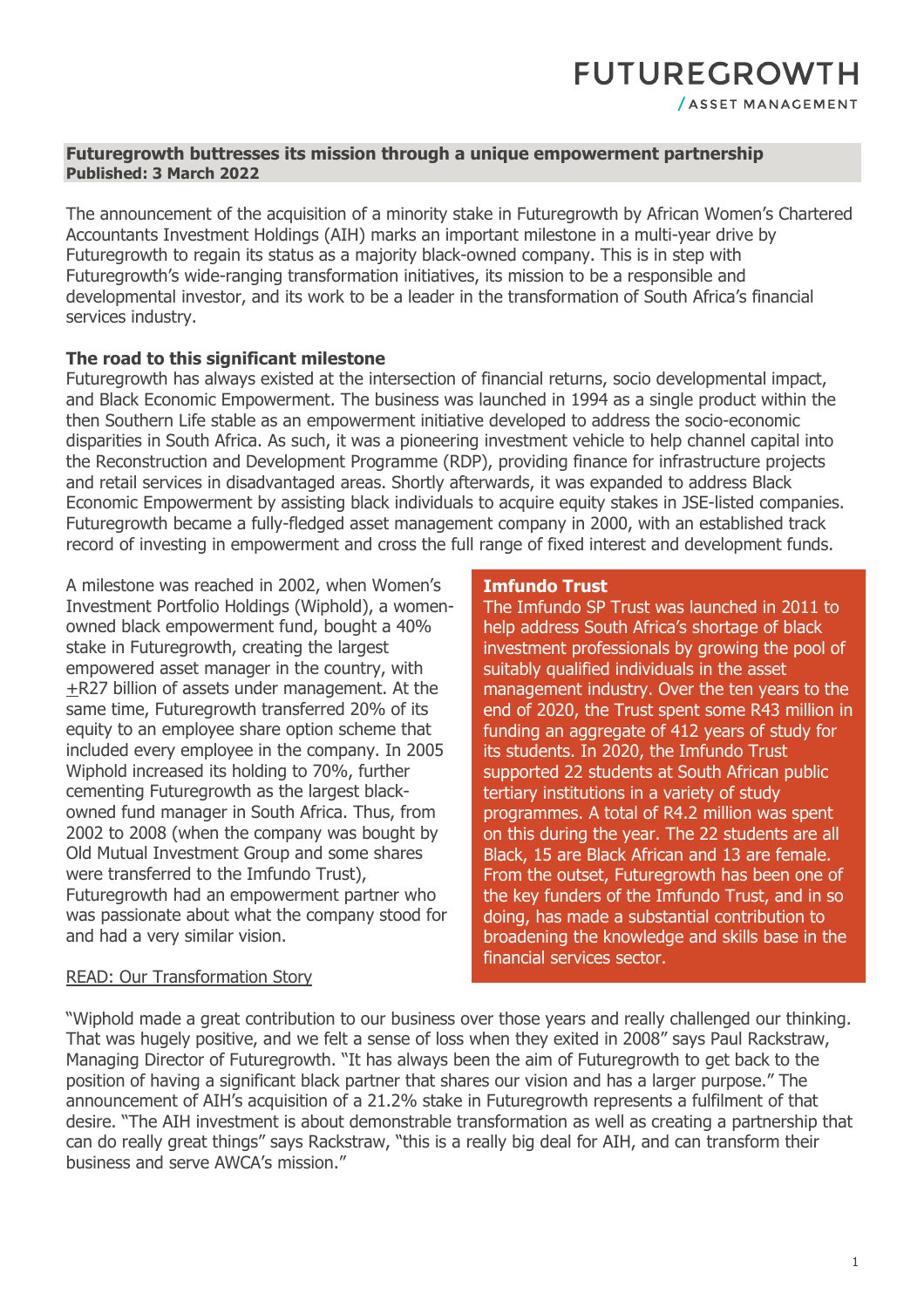

# **Old Futuregrowth shareholding**



## **New Futuregrowth shareholding\***



# **The role of African Women Chartered Accountants (AWCA) in transforming the accounting sector**

Historically, transformation of the accounting profession in South Africa has been rather slow. The first female Chartered Accountant (CA) qualified in 1917 and it took another 70 years for the profession to have its first black female CA, Ms Nonkululeko Gobodo, in 1987. When AWCA was launched 20 years ago (2002), African, Indian and Coloured (AIC) female CA's numbered 407 out of a total CA population of 20 903 (i.e. 2%). With concerted efforts from various stakeholders, transformation has gained momentum and AIC female numbers increased to 8 064 out of a CA population of 48 765 by January 2022 (i.e. 16.5%).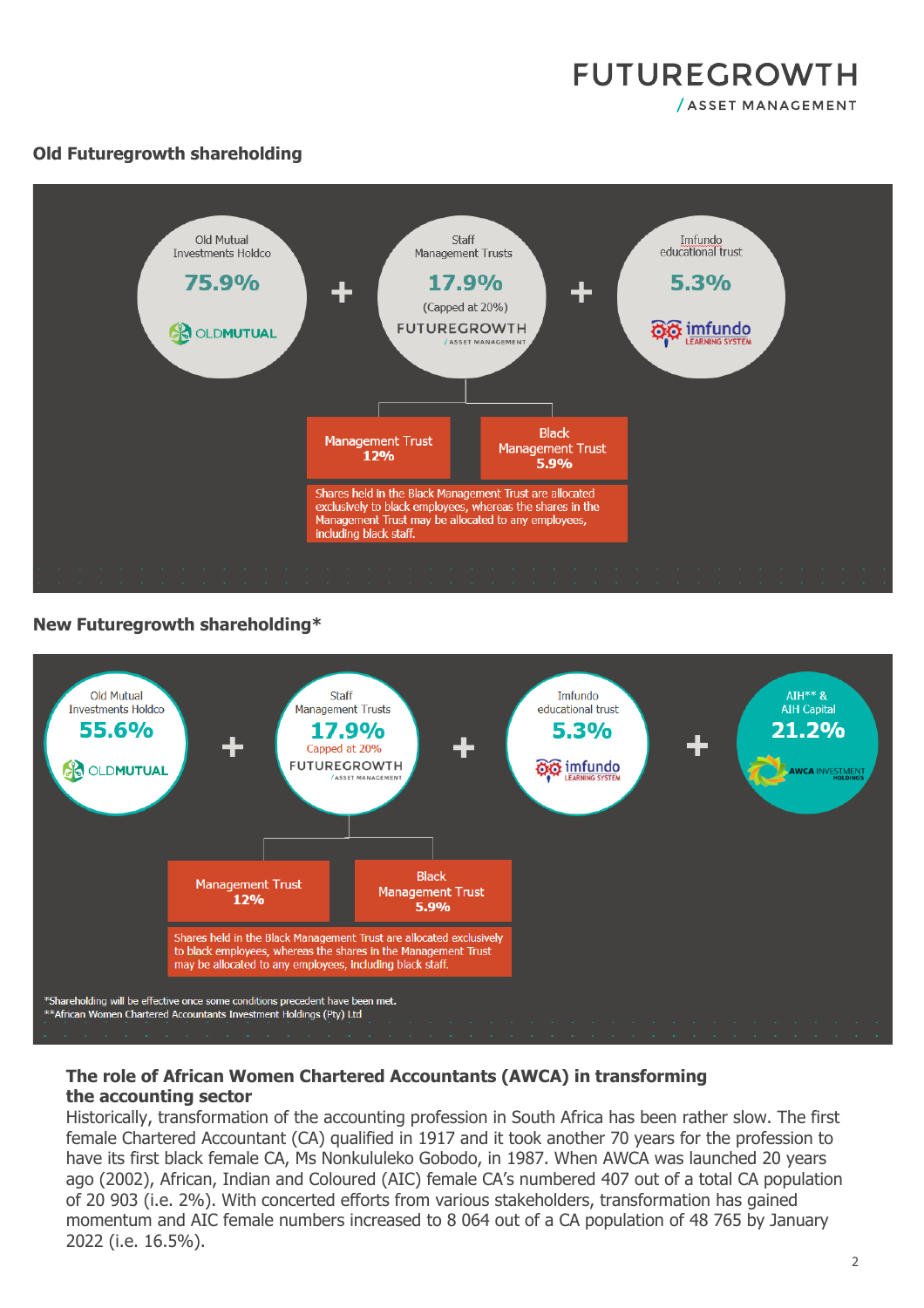# **FUTUREGROWTH**

/ ASSET MANAGEMENT

AWCA has been instrumental in helping to transform the sector, particularly by supporting aspiring black female CA candidates with the added aim of creating the next generation of leaders and captains of industry. Like Futuregrowth, AWCA believes that investing in education and skills development will reap the long-term benefits of an increase in scarce skills, as the beneficiaries of this investment will ultimately contribute to increased productivity - either as employees or business owners.

Lacking its own balance-sheet, AWCA formed AIH in 2008 and raised initial capital from AWCA members. AIH is 100% black women-owned, and the majority of the 53 shareholders are chartered accountants and business leaders. Ten percent of AIH's net profits are donated to AWCA to further its mission.

Once all the conditions precedent have been met, AIH will be represented on the Futuregrowth board. The synergies are evident and varied. One specific example is how AWCA will augment Futuregrowth's potential pipeline of newly graduated GAP interns.

## **Making a bigger difference to people's lives**

Futuregrowth has always had a bigger purpose to make a difference to people's lives and to fight for the improvement of the investment environment for investors. AIH shares Futuregrowth's ethical perspective and drive to do more. Futuregrowth's success will benefit black women shareholders – and will also contribute to training and assisting black woman to become chartered accountants - a critical skillset for the financial services industry as a whole, and for our country.

#### [READ: Our transformation journey over the past decade](https://www.futuregrowth.co.za/insights/our-transformation-journey-over-the-past-decade/)

Futuregrowth currently manages assets of  $\pm$ R193 billion (at 31 December 2021) and has an extensive suite of developmental funds (such as the Infrastructure & Development Bond Fund, the Power Debt Fund, the Development Equity Fund, Agri-funds, and the Community Property Fund) that support development and improve people's lives.

Futuregrowth's work as a leading responsible investor since 1995 has been recognised with a bouquet of awards over recent years:



Rackstraw concludes: "AIH's DNA is very similar to ours, and this unique partnership will enable us to make even more of a difference over a broader sphere than before. This is an exciting, material and refreshing transaction in the Asset management space."